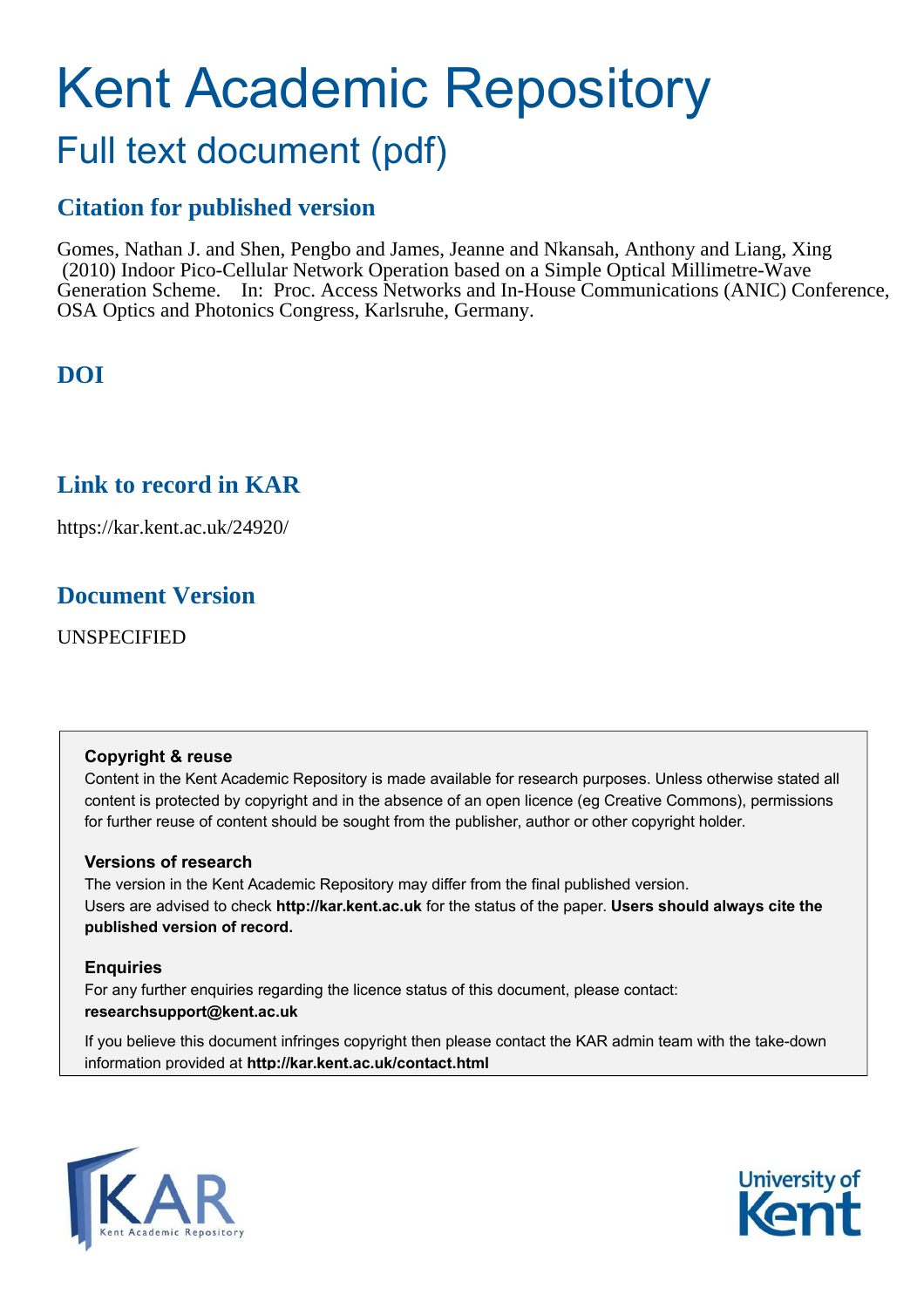# **Indoor Pico-cellular Network Operation Based on a Simple Optical Millimeter-wave Generation Scheme**

**Nathan J. Gomes, Pengbo Shen, Jeanne James, Anthony Nkansah, Xing Liang**  *Broadband and Wireless Communications Group, University of Kent, Canterbury, Kent, CT2 7NT, UK*

*N.J.Gomes@kent.ac.uk* 

**Abstract:** Experimental demonstrations of modulated signal transmission and pico-cellular network operation at millimeter-wave frequencies, which are based on a simple technique for millimeter-wave generation using an optical phase modulator and optical filtering, are reviewed. ©2010 Optical Society of America

**OCIS codes:** 060.2330 Fiber optics communications, 060.5625 Radio frequency photonics

#### **1. Introduction**

Radio over fiber has been proposed for the support of pico-cellular millimeter-wave frequency systems as it can simplify the numerous remote antenna units required in such systems [1]. To minimize the effects of fiber dispersion, it is necessary to use optical single sideband (OSSB) or optical double sideband with carrier suppression (ODSB-CS) generation and transport for the millimeter-wave signals [1]. In these schemes, the millimeter-wave signal at the photoreceiver can be seen as resulting from the heterodyne detection of two optical components, such that dispersion causes only phase changes to the millimeter-wave signal but no fading, as results from the beating of multiple components. In this paper, we review a simple scheme for the generation of millimeter-wave modulated optical signals, data transmission using such a scheme over optical (radio over fiber) and wireless paths, and the demonstration of "live" wireless network operation.

#### **2. Phase modulation and optical sideband selection**

As a millimeter-wave generation technique, we have proposed the use of an optical phase modulator [2]. Mach Zehnder intensity modulators biased at their null or transmission points have also been proposed for frequency doubling and quadrupling (respectively) in the generation of the millimeter-wave signal. In the case of the former, no optical filtering is necessary, although this may become desirable for higher modulation depths. With an optical phase modulator, optical filtering is necessary. The major advantage over intensity modulators is that the device operation is bias independent; intensity modulators require strict bias control.

The fundamental purpose of the optical filter in a millimeter-wave generation scheme using an optical phase modulator is removal of the carrier or one sideband [2]. By using an optical notch filter to remove the carrier, and a bandpass optical filter to remove higher order sidebands, millimeter-wave signals over a wide and continuous frequency range can be generated [3]. Fig. 1 shows the setup for wideband millimeter wave generation over a frequency range from 75 to 140 GHz, and the results are shown in Fig.2 [3].

#### **3. Picocellular wireless network performance**

As, shown in Fig.3, for data transmission, the phase modulator and optical filtering millimeter-wave generation scheme is followed by a lower bandwidth intensity modulator to which is applied the modulated data at an intermediate frequency [4]. The wireless transmission in this case was at 25 GHz, due to the availability of RF components, although previous work had examined transmission at 60 GHz [5]. Both single carrier quadrature phase shift keying (QPSK) and quadrature amplitude modulation (QAM) signals and orthogonal frequency division multiplexing (OFDM) signals were used. System operation with the required error vector magnitude (EVM) has been demonstrated over most of our 90m<sup>2</sup> laboratory, even at 30 MSps (up to 180 Mbps) [4]. This operation was achieved with no system adjustment, demonstrating a dynamic range wide enough to allow for simple remote antenna units (with no gain control). Also, the operation was with the RAU antenna purposely placed in the corner of the room to observe the limitations, instead of the center of the room. Separate experiments have confirmed that by using multiple IF signals to modulate the MZM, separate subcarrier multiplexed channels can be transported [5].